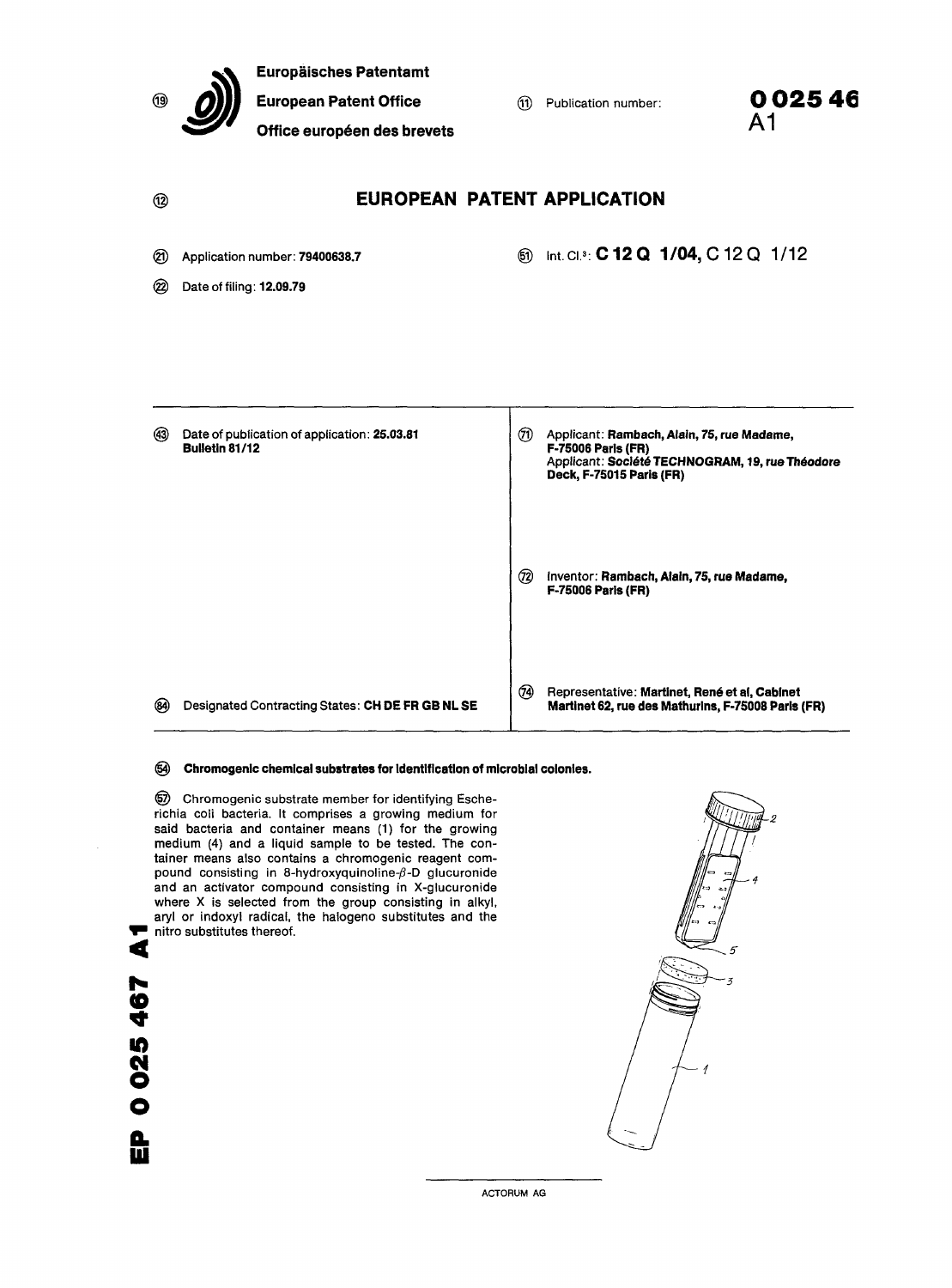Chromogenic chemical substrates for identification of microbial colonies.

 $-1 -$ 

### F ield of the invention

The present invention concerns chromogenic chemical substrates permitting to recognize microbial colonies, particulary Escherichia coli colonies, by incorporation ot the chemical substrates into the growth medium. The identification is obtained from the specific colo ration of the colonies.

Escherichia coli, is with, few exceptions, found in the fecal was. tes of all warm-blooded animals. This characteristic, along with its simple nutritional requirements, makes this organism a well-chosen candidate as an indicator of fecal contamination. A simple method ar means for chromogenically detecting Escherichia coli colonies is therefore of practical importance.

#### Description of the prior art

Chromogenic substrates are already used to identify enzymes an examples of such known substrates will be given in the following. However, these substrates are inadapted to certain microbial identi. fications on colonies.

In certain cases, the coloration specific for the particular enzyn does not appear spontaneously after the enzymatic reaction on the substrate, since the degradation product is colorless and it is neces sary to further add a developer in order to cause the color to appeaj As a result, not only another dispensation of liquid (the developer) has to be made, but it is impossible to continually observe the react tion to be studied.

25

20

Other substrates proposed in the prior art liberate colored pro-

 $\mathbf{5}$ 

10

 $.15$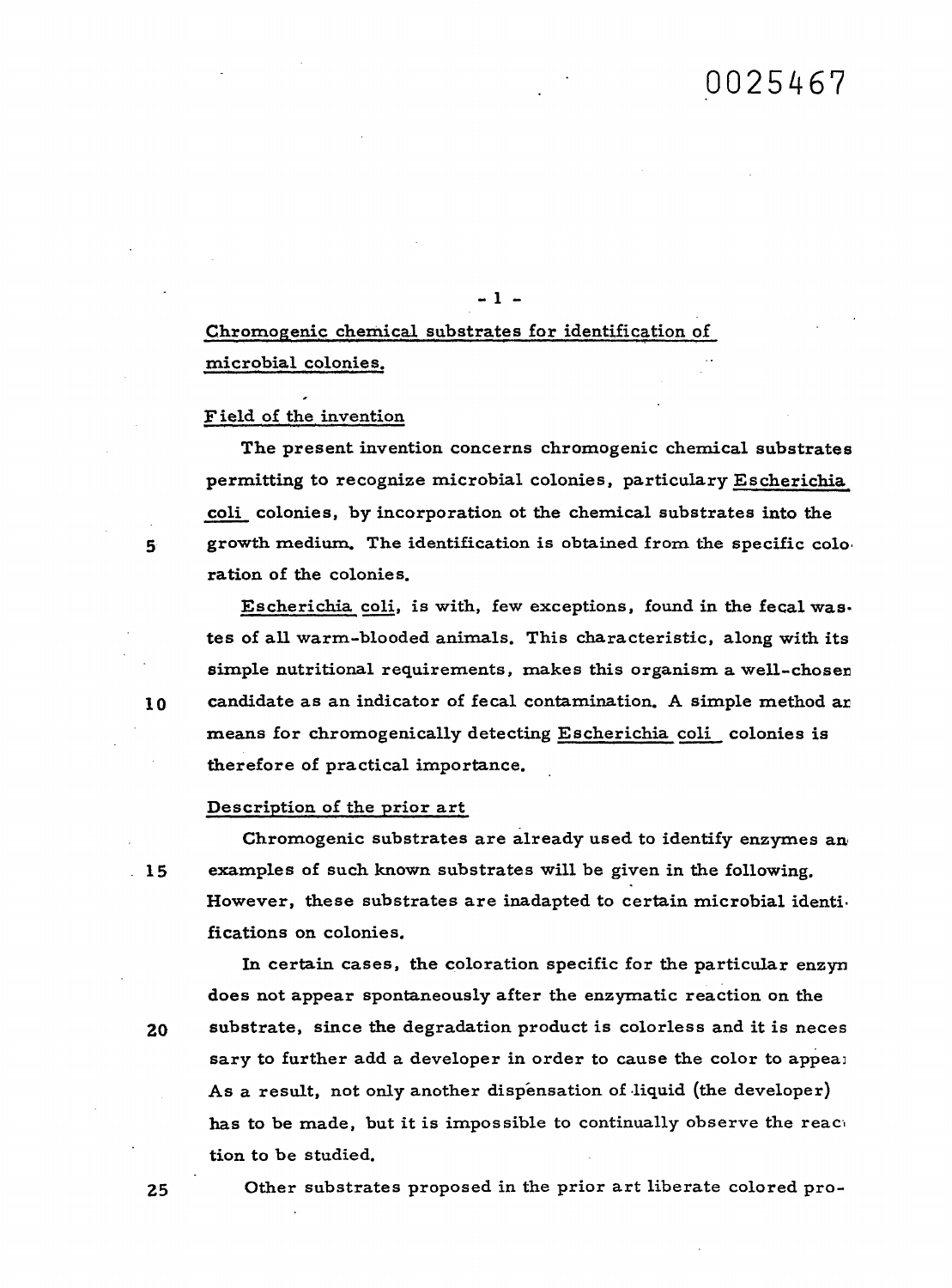0025467

ducts volatil or diffusible and this limits the time during which the solution or the biological suspension can be left in the presence of the substrate before important problems of diffusion or evaporation are encountered.

 $-2-$ 

š.

Finally, other substrates previously proposed become yellow after the enzymatic reaction, which is a color difficult to detect and visualize, as many biological media already have this color per se.

Jonas S. FRIEDENWALD and Bernard BECKER "The Histochemical Localization of Glucuronidase", J. Cell. and Comp. Physiol. , 31, 303-310, 1948, have developed a sensitive photocolorimetric method for the quantitative assay of glucuronidase activity. The tissue to be tested is incubated with 8-hydroxyquinoline glucuronide in the presence of ferric ions in a solution saturated with ferric hydroxyqiiinoline. The enzymatically liberated 8-hydroxyquinoline is precipitated as ferric hydroxyquinoline at the presumption site of the glucuronidase activity. This black precipitate is then converted into Prussian Blue.

Further it is known Escherichia coli has the capability of synthetizing the glucuronidase enzymatic activity. One could thus expect that, if-8-hydroxyquinoline-glucuronide is incorporated in a microbiological medium in which Escherichia coli is caudes to grow, the corresponding colonies would be detected in the form of black blobs.

Unfortunately, these black blobs are not formed neither observed by the bacteriologist when he treats Escherichia coli by 8-hydroxyquinoline glucuronide reagent.

#### Summary of the invention

I have found that, by supplementing the 8-hydroxyquinoline glucuronide reagent with an activator, the Escherichia coli colonies give rise to black blobs.

This activator is  $X$ -glucuronide where  $X$  is a radical selected from the group comprising alkyl, aryl, indoxyl and the halogeno or nitro substitutes of these radicals.

Preferably, X is methyl, benzyl, phenyl, halogenomethyl, nitro-

5

 $\mathbf{o}$ 



 $5<sup>1</sup>$ 

 $\mathbf{C}$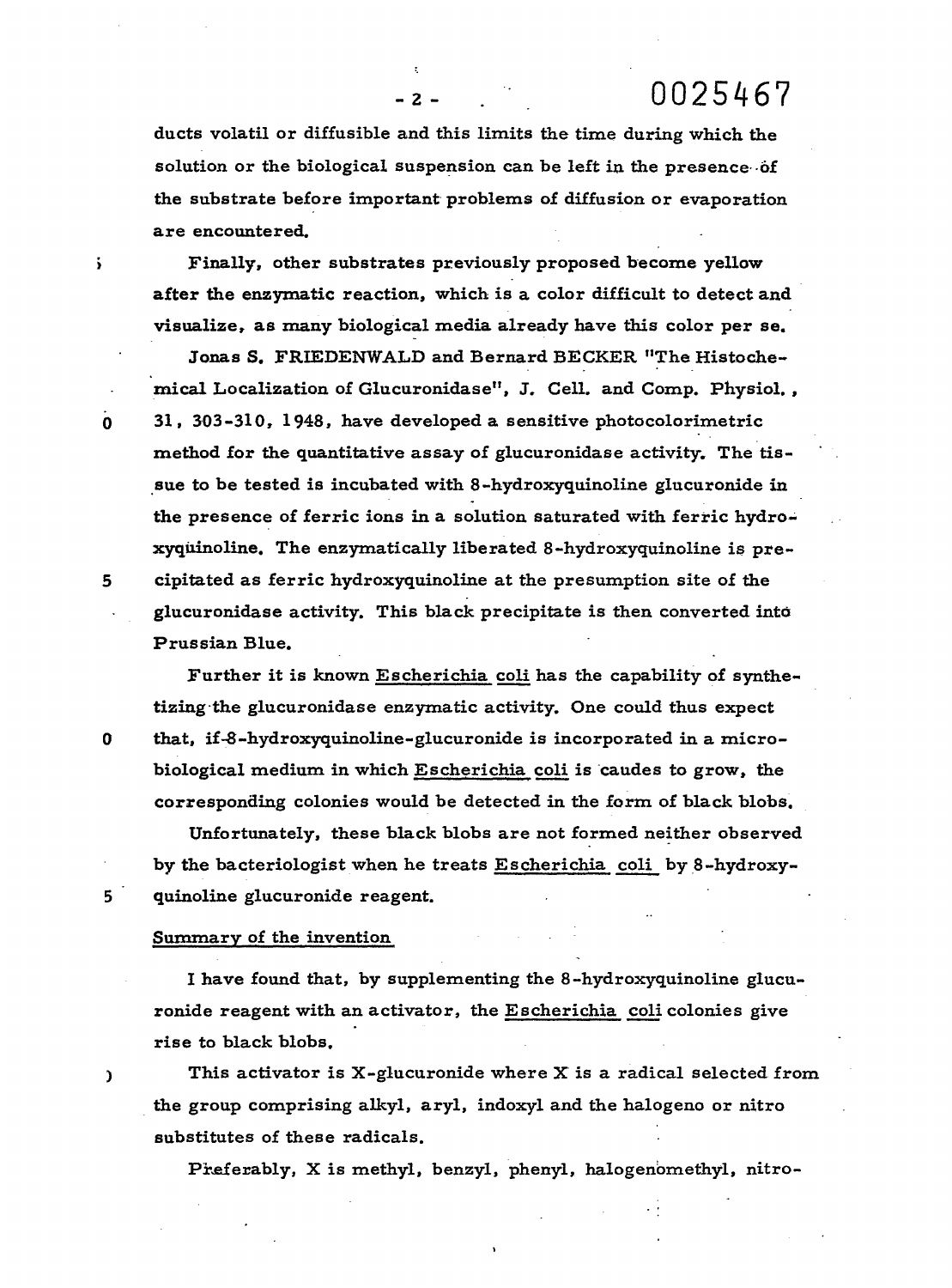methyl, halogenobenzyl, nitrobenzyl, halogenophenyl and nitropheny:

 $-3 -$ 

The colored product of degradation is insoluble. This is most useful when, for example, several microorganisms develop on the same solid medium and give rise to colonies well separated from each other, because the colored product does not diffuse from one colony to the other. It is thus possible to see directly by the color of the colony whether the corresponding microorganism is Escherichia coli or not.

Another advantage of the chromogenic substrates according to the invention is that they can withstand 120° C so that the microbiological medium which contains them can be sterilized by simple autoclaving without disparition of the chromogenicity.

### Brief description of the drawing

Fig. 1 is a perspective view of a commercially available kit for detecting bacterial contamination by Escherichia coli.

### Description of the preferred embodiments

A test kit commonly used for detecting microbiological contami. nation in liquids and which can be used for putting the invention into practice is shown in fig. I. It consists of a sterile container I with a pad 5 connected to the cap 2 of the container. The pad 5 has a cav ty filled with a nutrient 4. Absorbent cotton 3 is located at the botto of the container for absorbing excess liquid. The pad is immersed i the test liquid and returned to its container to be incubated for the appropriate time and temperature. The nutrient medium 4 has inco: porated thereto the reagent and activator previously defined.

# First example

The reagent is

8-hydroxyquinoline-B -D glucuronide

in the presence of ferric salts

and the activator is 30

phenyl-  $\beta$ -D glucuronide

The degradation product is ferric hydroxyquinoline which is black and insoluble.

5

10

15

20

25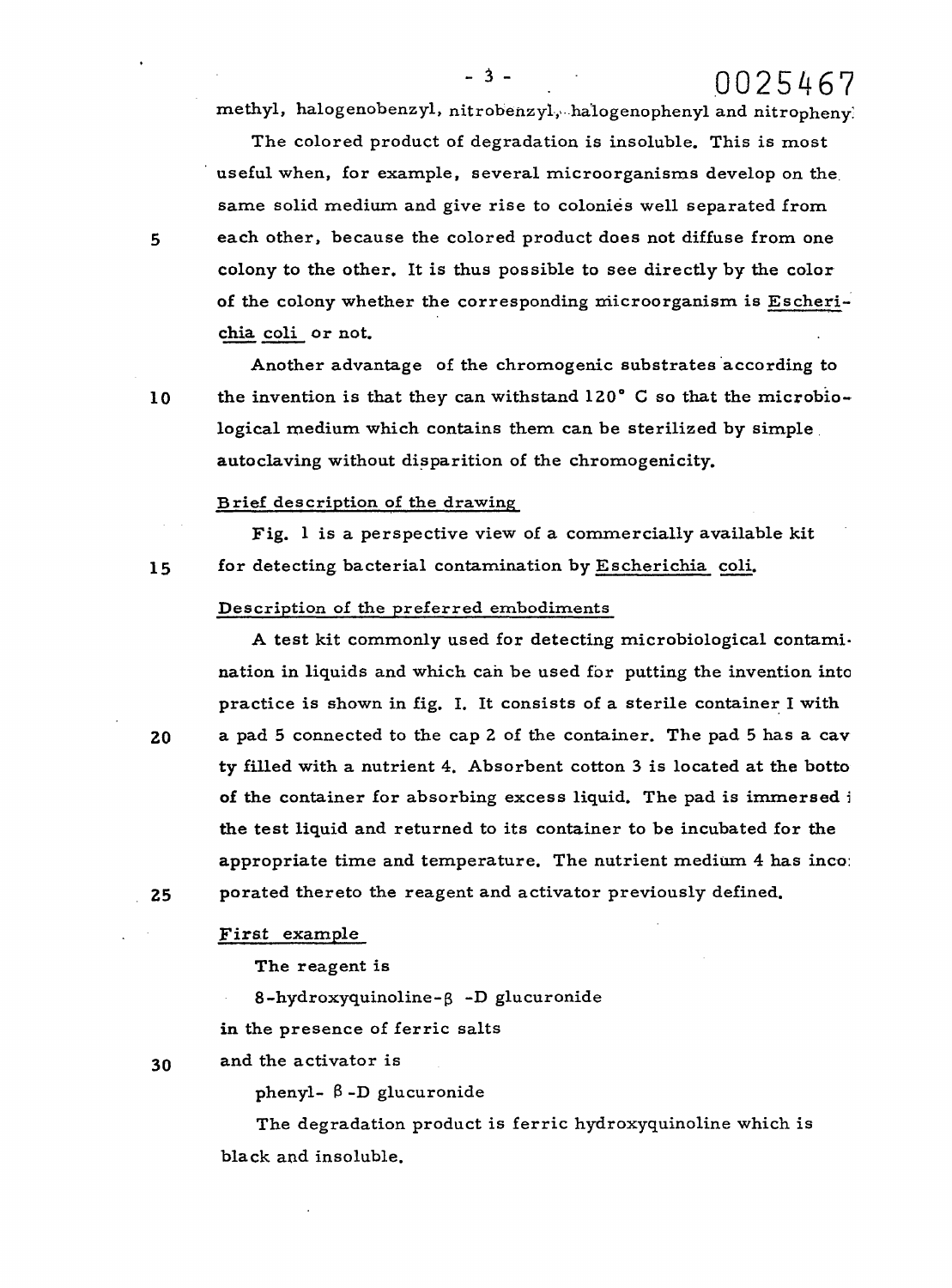### Second example

The reagent is

8-hydroxyquinoline-β-D glucuronide and the activator is

bromophenyl -  $\beta$  -D glucuronide

# Third example

0

 $\ddot{\phantom{0}}$ 

The microbiological control of liquids is often performed with the aid of a sampler containing a solid nutrient medium on which the microorganisms present in the liquid can grow and form colonies visible to the naked eye. It is important to know whether fecal bacteria are present. The former procedure is to detect whether bacteria, capable of fermenting lactose and growing at exactly 44. 5°C, are present.

Instead of this procedure which requires a very precise temperature of growth, thus a delicate instrument, one can use according to the invention a much simpler procedure. It consists in taking as reagent a solution of

8-hydroxyquinoline- $\beta$ -D glucuronide at I/1000 containing ammoniacal ferric citrate

and as activator

nitrophenyl- $\beta$ -glucuronide at a concentration of 500 µg. per ml. Since precise temperature,  $44.5^{\circ}$ C, is no longer necessary in this new procedure, the user of a pool can simply dip a sampler containing a medium ready to use into the pool water and let the sampler incubate either in the sun or in any lukewarm place to see whether black colonies appear, thus indicating the presence of fecal bacteria. In a more general fashion this approach permits systematic control of the presence or absence of bacteriological contamination of water, and environment, without requiring costly instruments sometimes difficult to transport to the sites.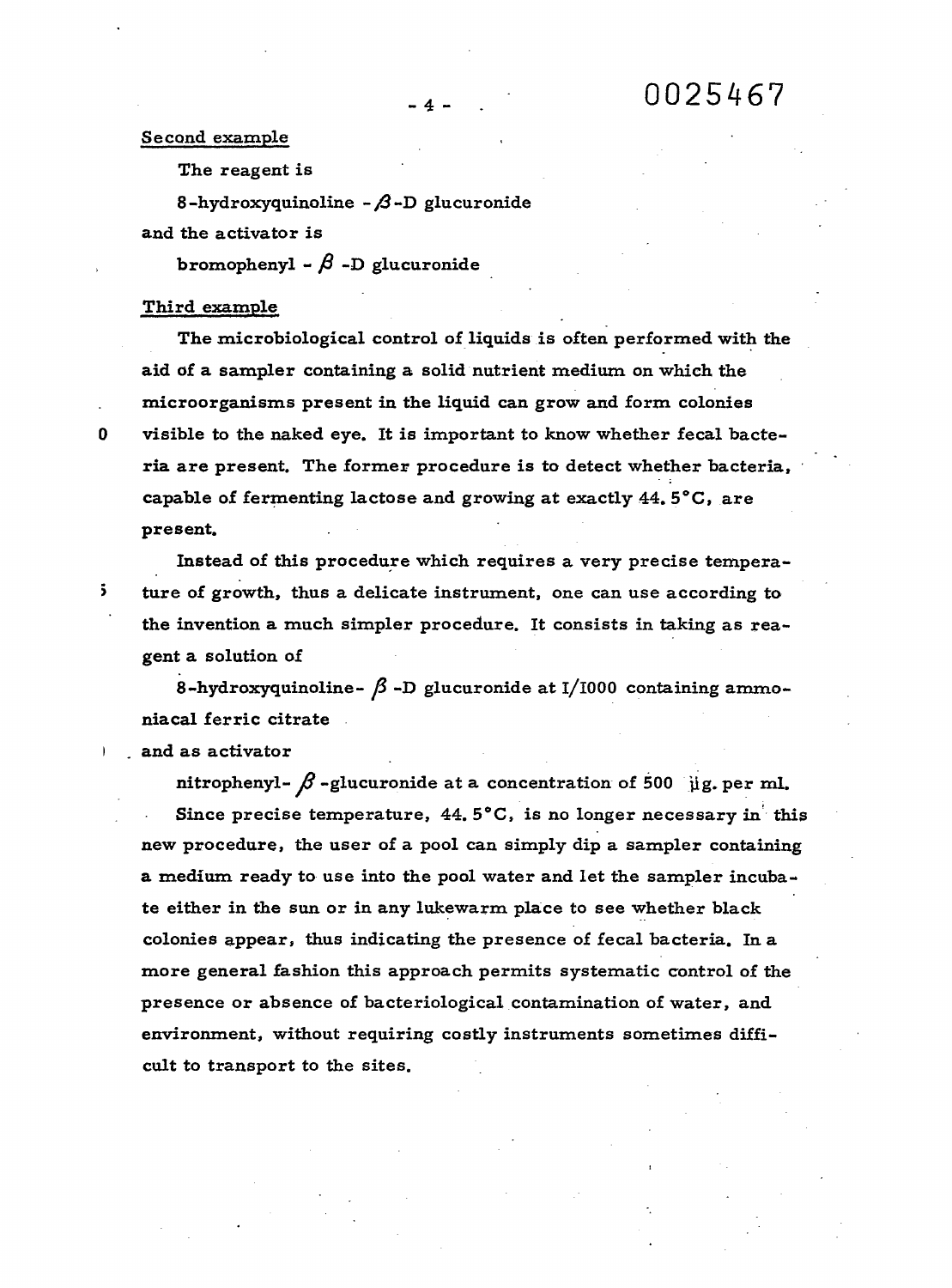What I claim is:

1 - Chromogenic substrate member identifying Escherichia coli bacteria comprising :

 $-5 - 1$ 

a growing medium for said bacteria ;

container means for said growing medium and a liquid sample to be tested ; said container means also containing :

a chromogenic reagent compound consisting in 8-hydro quinoline- β-D glucuronide ; and

an activator compound consisting in X-glucuromide whe

X is selected from the group consisting in alkyl, aryl or indoxyl radical, the halogeno substitutes and the nitro substitutes thereof

whereby Escherichia coli bacteria form dark pigmente blobs on said medium.

2 - Chromogenic substrate member according to claim 1, in whic the activator compound is : 15

methyl-glucuronide

3 - Chromogenic substrate member according to claim 1, in whic the activator compound is :

a halogeno-methyl-glucuronide

4 - Chromogenic substrate member according to claim 1 in which  $20<sup>2</sup>$ the activator compound is :

a nitro-methyl-glucuronide

5 - Chromogenic substrate member according to claim 1 in which the activator compound is :

# benzyl-glucuronide

6 - Chromogenic substrate member according to claim 1 in which the activator compound is :

a halogeno-benzyl-glucuronide

7 - Chromogenic substrate member according to claim 1 in which the activator compound is :

a nitro-benzyl-glucuronide

8 - Chromogenic substrate member according to claim 1 in whicl the activator compound is :

phenyl-glucuronide

5

 $10$ 

25

 $30<sup>°</sup>$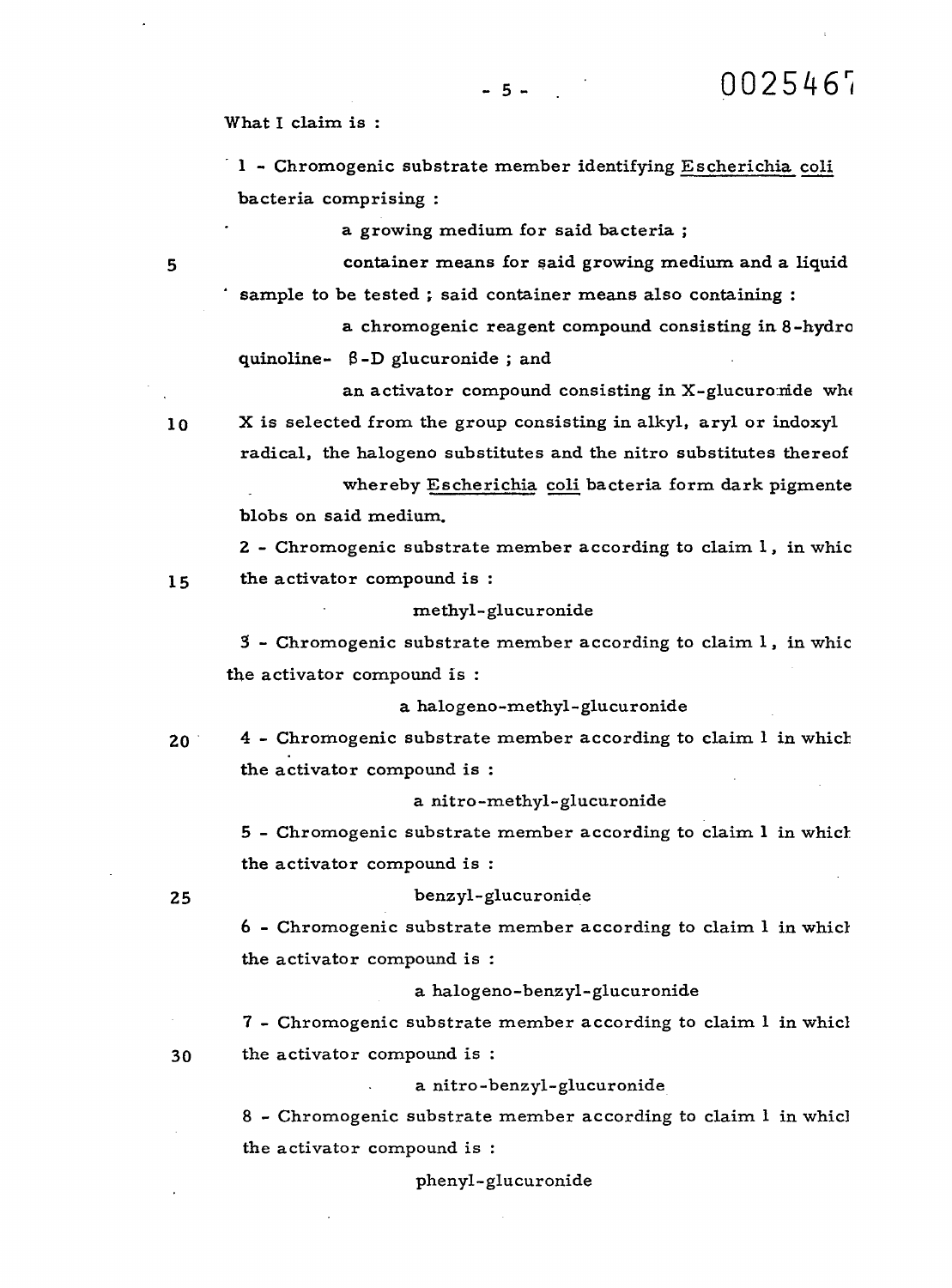9 - Chromogenic substrate member according to claim 1 in which the activator compound is :

 $-6.$ 

a halogeno-phenyl-glucuronide

10 - Chromogenic substrate member according to claim 1 in which the activator compound is :

a nitro-phenyl-glucuronide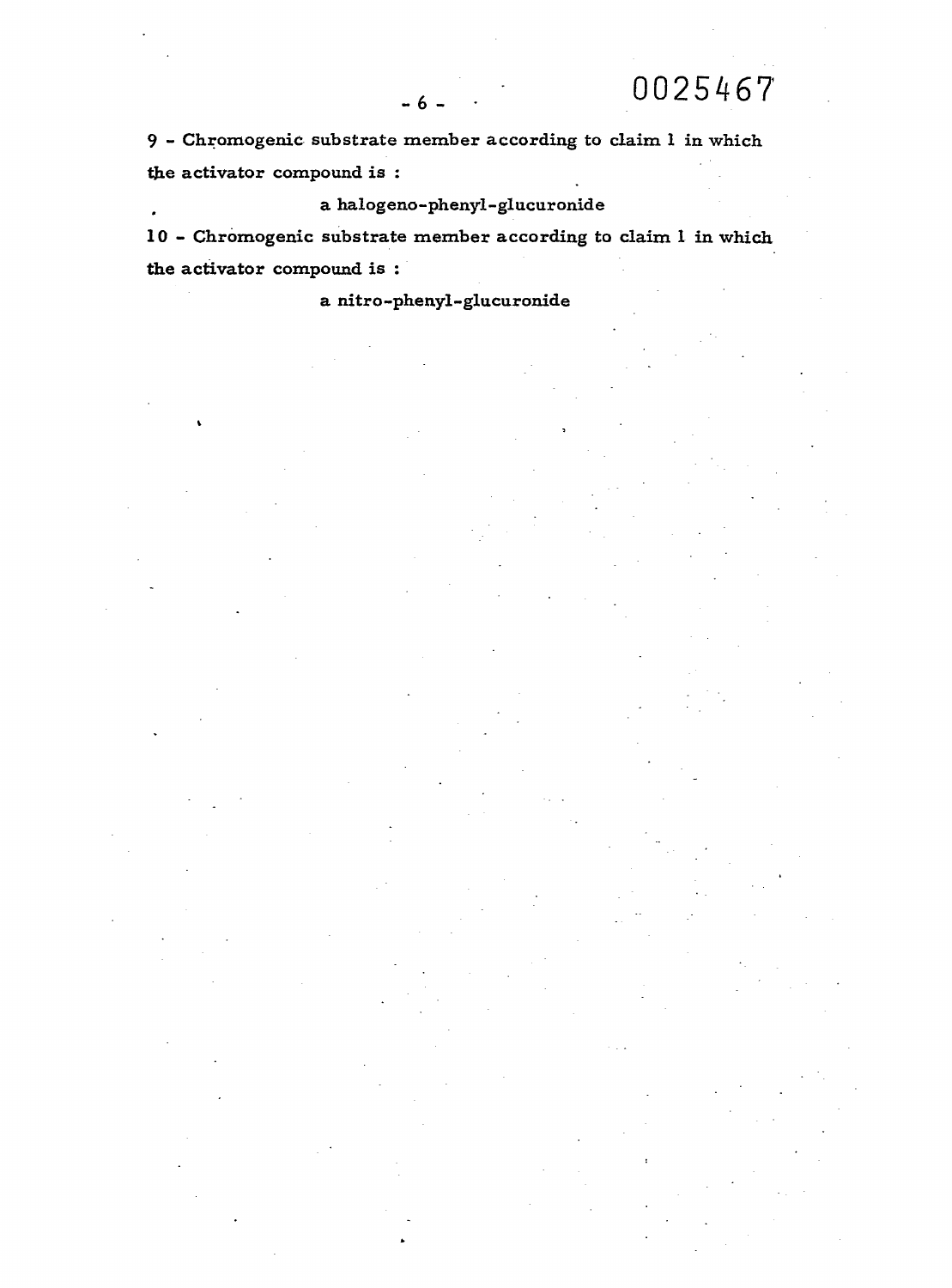

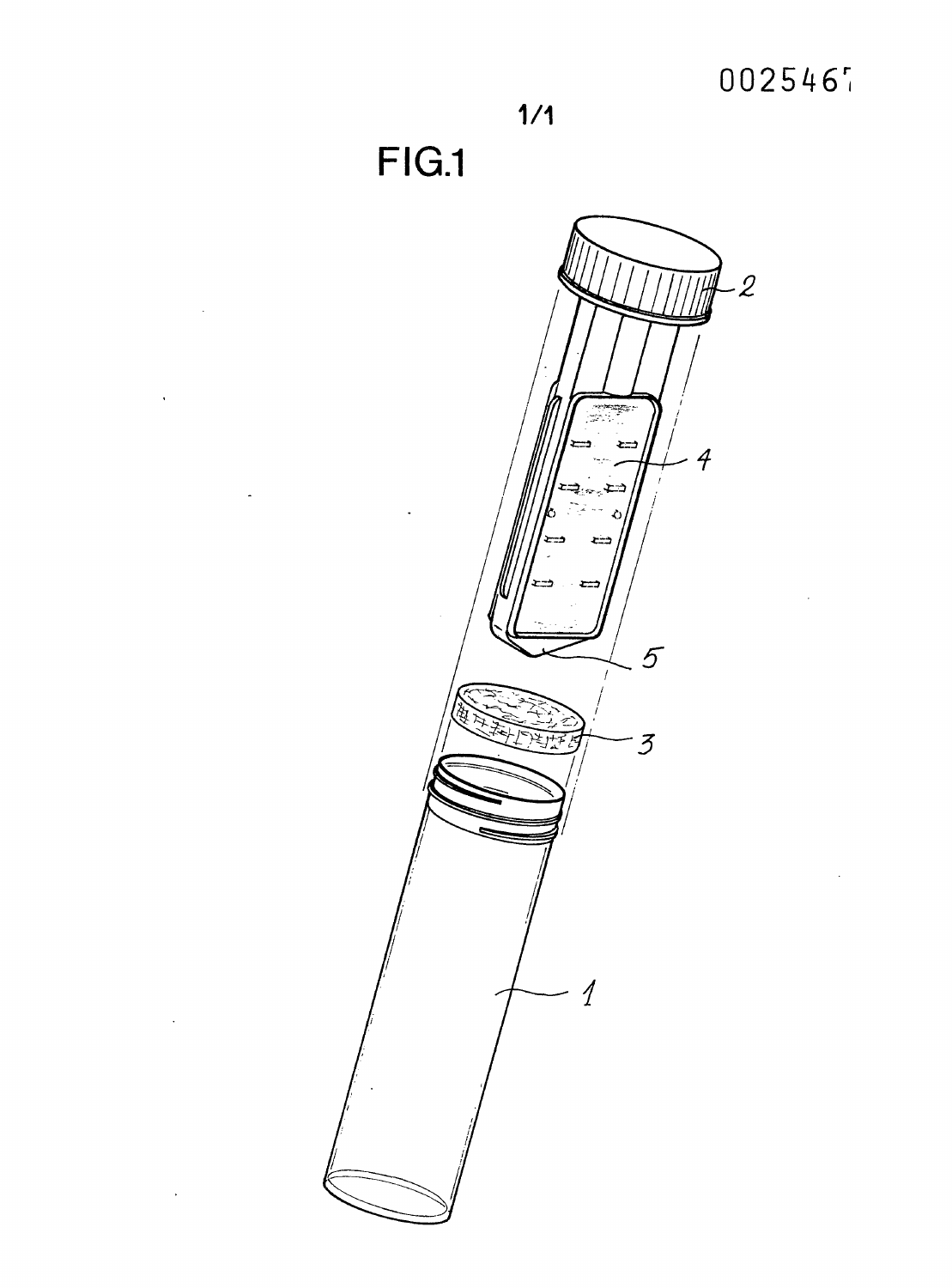European Patent Office

# **EUROPEAN SEARCH REPORT**

|                 | DOCUMENTS CONSIDERED TO BE RELEVANT                                                                              | <b>CLASSIFICATION OF THE</b><br>APPLICATION (Int. Cl. 3)                                                                                        |                   |                                                                                                                         |
|-----------------|------------------------------------------------------------------------------------------------------------------|-------------------------------------------------------------------------------------------------------------------------------------------------|-------------------|-------------------------------------------------------------------------------------------------------------------------|
| Category        | Citation of document with indication, where appropriate, of relevant<br>passages                                 |                                                                                                                                                 |                   |                                                                                                                         |
|                 | CHEMICAL ABSTRACTS, vol. 86,<br>abstract 185673p.<br>Columbus, Ohio, USA<br>$K12$ $\beta$ -glucuronidase and its | no. 25, June 20, 1977, page 268,<br>MANDRAND-BERTHELOT, M.A. "Gratui-<br>tous induction of Escherichia Coli<br>double mechanism of repression". | 1, 3              | $C$ 12 Q 1/04<br>C 12 Q 1/12                                                                                            |
|                 | & Biochimie 1977, 59(2),<br>$163 - 70.$                                                                          |                                                                                                                                                 |                   |                                                                                                                         |
|                 | * The whole abstract *                                                                                           |                                                                                                                                                 |                   |                                                                                                                         |
|                 |                                                                                                                  |                                                                                                                                                 |                   |                                                                                                                         |
| D               | CHEMICAL ABSTRACTS, vol. 42,<br>no. 21, November 10, 1948,<br>abstract 8913c                                     |                                                                                                                                                 | 1                 | <b>TECHNICAL FIELDS</b><br>SEARCHED (Int.Cl. 3)                                                                         |
|                 | Columbus, Ohio, USA<br>FRIEDENWALT et al. "The histo-<br>ronidase"                                               | chemical localization of glucu-                                                                                                                 |                   | $C$ 12 Q 1/02<br>1/04<br>1/12                                                                                           |
|                 | 303-9 (1948)                                                                                                     | & J. Cellular Comp. Physiol, 31,                                                                                                                |                   |                                                                                                                         |
|                 | * The whole abstract *                                                                                           |                                                                                                                                                 |                   |                                                                                                                         |
|                 |                                                                                                                  |                                                                                                                                                 |                   |                                                                                                                         |
|                 | CHEMICAL ABSTRACTS, vol. 85,<br>233, abstract 74277x.<br>Columbus, Ohio, USA                                     | no. 11, September 13, 1976, page                                                                                                                | 1                 | <b>CATEGORY OF</b>                                                                                                      |
|                 | $(02 - 06 - 1976)$                                                                                               | & JP - A - 76 63687 (YATORON K.K)                                                                                                               |                   | <b>CITED DOCUMENTS</b><br>X: particularly relevant                                                                      |
|                 | * The whole abstract *                                                                                           |                                                                                                                                                 |                   | A: technological backgrounc<br>O: non-written disclosure                                                                |
|                 |                                                                                                                  |                                                                                                                                                 |                   | P: intermediate document<br>T: theory or principle underly                                                              |
| A               | CHEMICAL ABSTRACTS, vol. 78,<br>abstract 156487k.<br>Columbus, Ohio, USA                                         | no. 25, June 25, 1973, page 172<br>NOVEL, G. et al. "Mutants of Esche+<br>richia coli K12 unable to grow on                                     | 2                 | the invention<br>E: conflicting application<br>D: document cited in the<br>application<br>L: citation for other reasons |
|                 | $methyl-\beta-D-glucuronide. Map$                                                                                |                                                                                                                                                 | $\cdot$ / $\cdot$ | &: member of the same pate                                                                                              |
|                 | The present search report has been drawn up for all claims                                                       | family,<br>corresponding documen!                                                                                                               |                   |                                                                                                                         |
| Place of search | The Hague                                                                                                        | Date of completion of the search<br>$18 - 04 - 1980$                                                                                            | Examıner          | DE LUCA                                                                                                                 |

EPO Form 1503.1 06.78